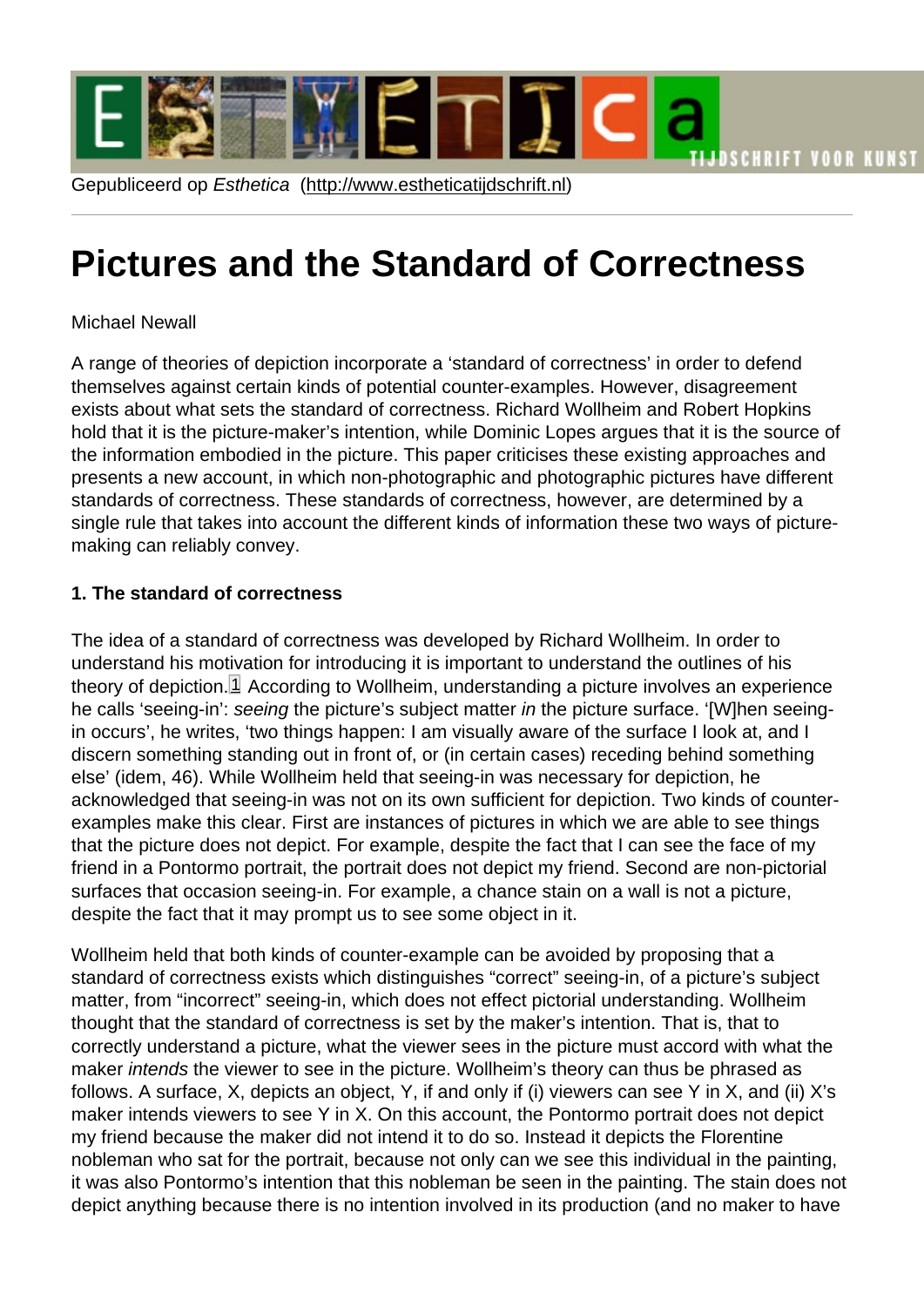<span id="page-1-0"></span>an intention, assuming the stain is naturally occurring). In the first case intention sets the standard by which correct understanding of the picture is judged. In the second case, the lack of such a standard (since there is no intention on the part of a maker) identifies the surface as non-pictorial.

A range of recent theories of depiction also find themselves potentially vulnerable to counterexamples of these kinds. These have adopted Wollheim's idea of a standard of correctness, although without always adhering to his idea that the standard is set by the maker's intention. I focus here on two general kinds of theories of depiction, experience-based theories and recognitional theories, both of which have an important presence in the current literature on depiction.  $2$  Wollheim's account is an example of an experience-based theory. Generally these theories hold that a picture must be capable of occasioning a certain kind of visual experience – one that is in some way "of" the subject matter. I will call this 'pictorial experience'. Different theories characterise this experience in different ways. Wollheim describes it as seeing-in; Robert Hopkins, to take another prominent example, thinks it is a somewhat different kind of experience, which is better described as an 'experienced resemblance'. $\beta$  It will be apparent that all such theories are potentially vulnerable to the counter-examples I have mentioned. However one characterises pictorial experience, it will always be a kind experience that can be occasioned by stains on a wall, or that can be of a friend, when the picture is of a Florentine nobleman. $4$  Turning to Hopkins' account, if pictures give rise to an experience that they resemble their subject matter, so we will also be able to find stains on a wall that can be experienced as resembling something, and find old portraits that occasion an experience of resemblance to people they do not depict. Like Wollheim, we shall see, Hopkins guards against these by introducing a standard of correctness and defining it in terms of the maker's intention.

Recognition theories hold that a different kind of response on the part of the viewer is integral to depiction. Rather than a kind of experience, it is the cognitive activities underlying our experiences of pictures that should be understood as necessary to depiction. So recognition theories hold that a picture engages visual recognitional abilities engaged by its subject matter. Again this idea is vulnerable to the counter-examples I have mentioned. For if a picture of X engages a visual recognitional ability for X, so a stain on a wall with the right shape will trigger the same recognition ability, and an old portrait that depicts Y could well trigger the recognitional ability for X. Dominic Lopes, who has developed the most thoroughgoing recognition theory, also develops a standard of correctness which guards against such counter-examples. $5$  However, as we shall see, he does not think the standard of correctness is set by intention, but by the source of the information embodied in the picture.

We have now seen why a standard of correctness is required by certain theories. I have touched on one account of the standard of correctness, Wollheim's proposal that the picturemaker's intention sets the standard of correctness; and I have mentioned another, Lopes's "information" account. I will have criticisms to make of both approaches. The account that I present in their stead will seem, at first, to be not an especially neat one by comparison. I hold that there are two different standards of interpretation for two different types of pictures. Handmade, "manugraphic" pictures, such as paintings, drawings and traditional prints, have the standard of correctness set by the maker's intention.<sup>[6]</sup> Photographs, and other photo-based pictures, have their standard of correctness set by a causal relation. In developing this account I will spend some time explaining just why such a 'split' account is called for, and we shall ultimately find that both standards can be understood as unified by a single principle close to that described by Lopes. A final note before beginning: I do not want to favour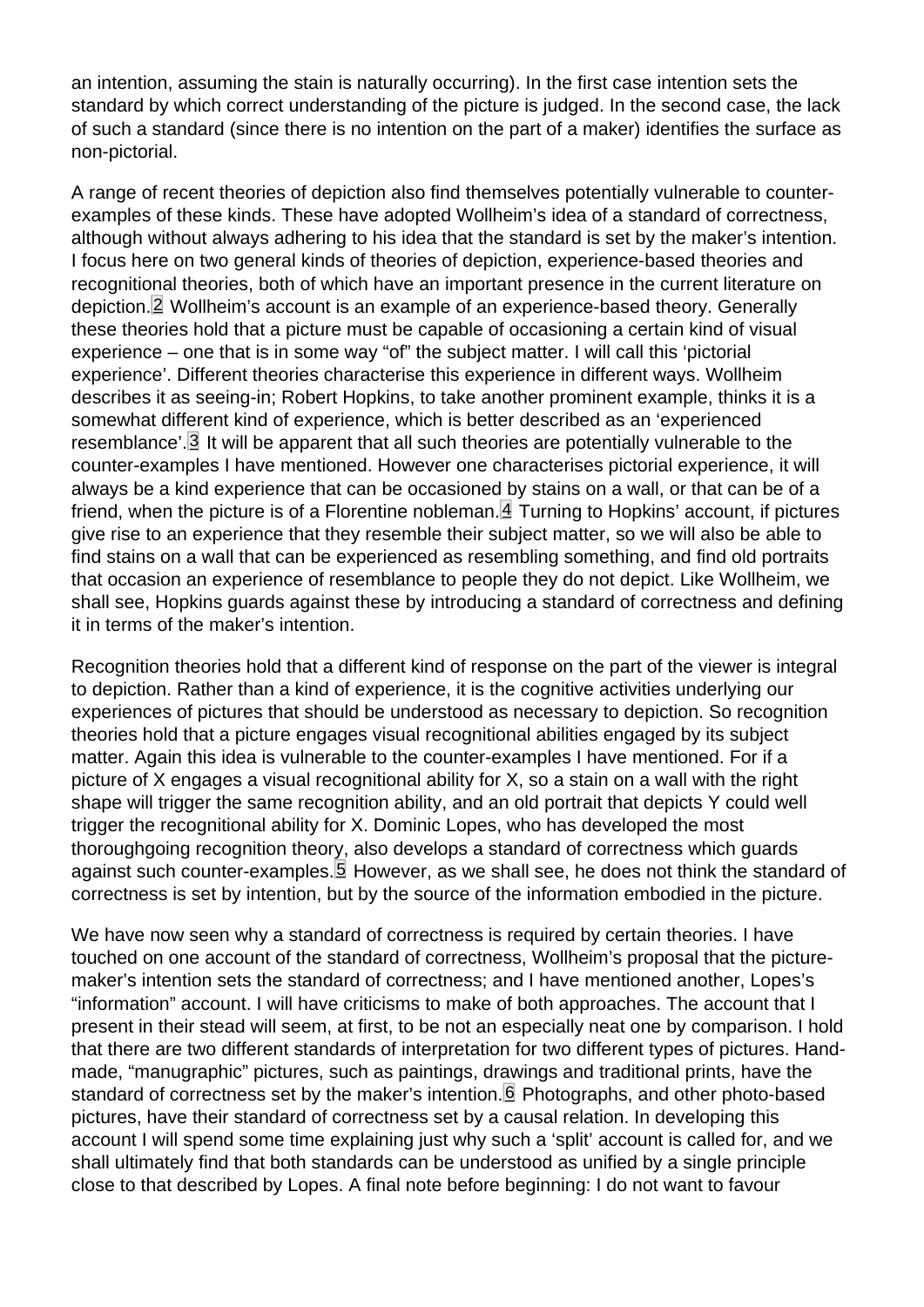<span id="page-2-0"></span>experienced based-theories here, so I will speak of "experience or recognition" throughout.

## 2. Manugraphic pictures

Let us start with manugraphic depiction. As we have seen, for a manugraphic picture to depict something, it is not enough that it prompts us to have a visual experience or recognition of that thing. Here, much like Wollheim, I hold that this experience or recognition must also accord with the intention of the picture-maker.

This account faces certain challenges. Let us consider first a complaint made by Lopes, which he directs at Wollheim. Lopes claims that pictures with 'primary' and 'secondary' subject matter are counter-examples to such a standard of correctness (Lopes, 164–165). He uses Rembrandt's painting Bathsheba Reading King David's Letter (1654, Louvre, Paris) to illustrate this point. It is widely thought that Rembrandt used his companion Hendrickje Stoffels as his model for Bathsheba. The painting thus depicts both Bathsheba (since we have an appropriate experience or recognition of the (perhaps fictional or fictionalized) Biblical heroine, and Rembrandt intends his audience to have this experience or recognition) and Stoffels (since we have an appropriate experience or recognition of Rembrandt's mistress, the picture being a recognizable portrait, and presumably Rembrandt meant his audience to have this experience). So far, so good for an intention account. However, Lopes has it that matters are more complex than this: the painting is primarily identified as of Bathsheba and secondarily as of Stoffels. Bathsheba is first and foremost a picture of Bathsheba; it is only secondarily a portrait of Stoffels. Lopes claims that intention gives us no way to differentiate between Bathsheba being the primary subject matter, and Stoffels being the secondary subject matter.

The first thing to say here is that the intention condition is not meant to distinguish between these kinds of depiction – it just allows us to distinguish things that are depictions of Y from those that are not. So this proposed counter-example is not an especially compelling one. Still, it is fair to ask that the intention condition should be compatible with a distinction between primary and secondary subject matter. This it is: I would suggest we consider subject matter primary just when its depiction depends on the depiction of a model. In such circumstances the model will then be the picture's secondary subject matter. So Bathsheba is the primary subject matter because her depiction depends on the depiction of the model; Stoffels, in virtue of this relation, is the secondary subject matter.<sup>[7]</sup>

Let us consider a more difficult problem, again making use of Rembrandt's Bathsheba. A number of medical researchers have proposed that Bathsheba provides evidence that Stoffels was suffering from a medical condition affecting her left breast at the time she acted as model for this painting. It has been proposed that this condition is breast cancer, tuberculous mastitis or lactation mastitis, among other possibilities.<sup>[8]</sup> Say we were to accept the first of these hypotheses: that Stoffels had breast cancer. We assume that Rembrandt was not aware that the shape of her breast when she modelled was a symptom of the cancer, for he would hardly have depicted this telling shape if he knew just what it indicated, and even if he would have intentionally depicted Stoffels with a tumour (as some artists of unflinching realism might), he would not have intentionally depicted the future wife of King David with this condition. On the face of it this appears to be a counter-example to the intention standard: Rembrandt seems unwittingly – that is to say, unintentionally – to have depicted Stoffels' breast cancer.

My position here is that the tumour is not in fact depicted in these circumstances. Instead it is a shape that happens to be distinctive of a breast cancer tumour, rather than the breast cancer itself, that Rembrandt depicts. Depicting such a distinctive shape poses my account no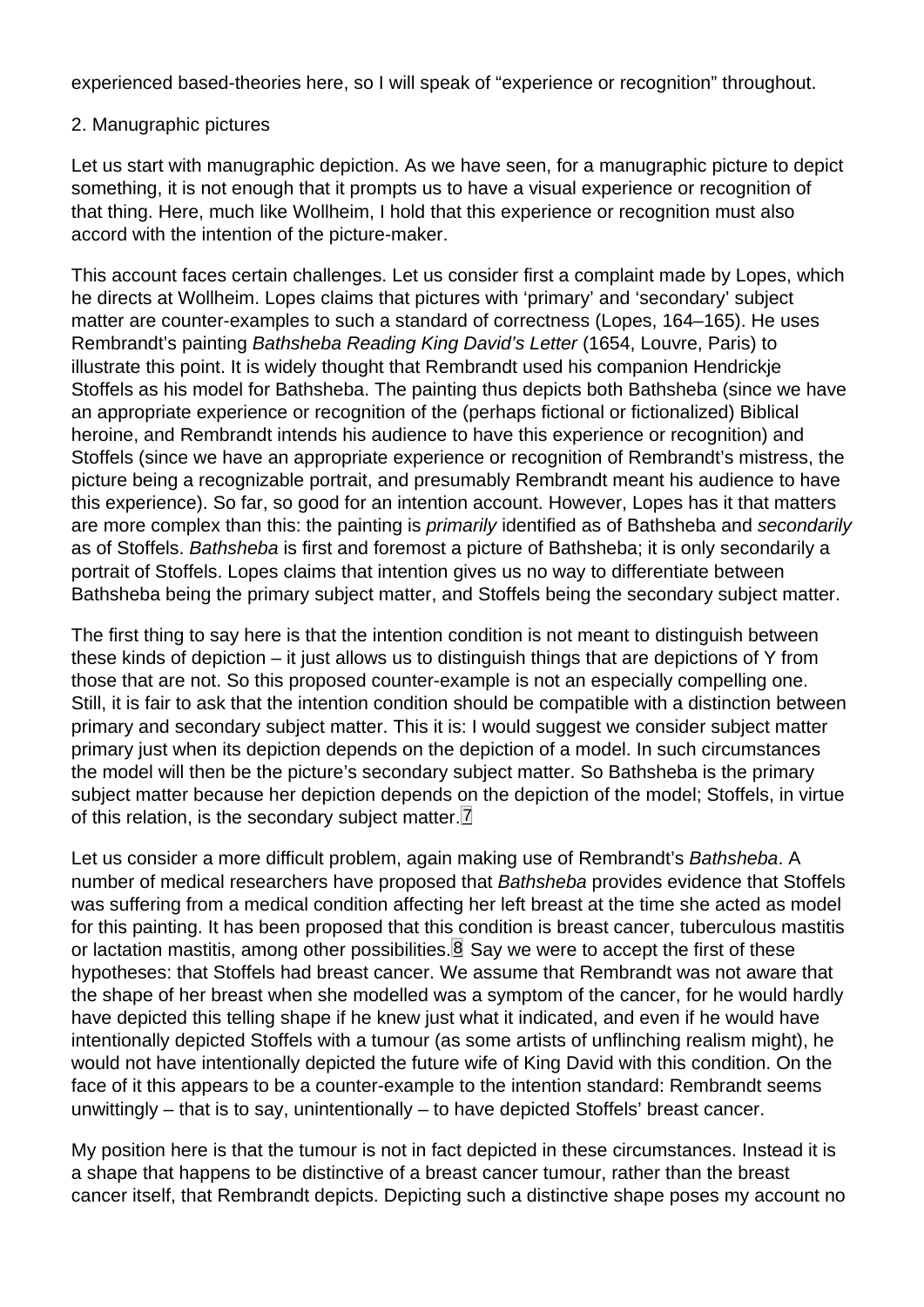<span id="page-3-0"></span>problem, for one does not have to realise that such a shape is distinctive of cancer (or indeed anything else) in order to intend the viewer to visually experience or recognize that shape.<sup>[9</sup>

There is a point of view from which this reply might seem inadequate. If we conceive of Rembrandt as simply depicting what was before his eyes it may well follow that he does indeed depict Stoffels' cancer. The writers I have cited implicitly view Rembrandt in this way, as a faithful documenter of what is visible to him. Such a view is in obvious respects naïve (and it is fair to criticise their diagnoses on this account). It presents the artist as a passive receptor of Stoffels' image, rather than active, making decisions about narrative, style and technique, about which features to depict and which to omit, and responding to earlier traditions of picture-making (his Bathsheba, for example, is of a physical type familiar in Northern European art from the Renaissance). A painter of Rembrandt's abilities can paint from the imagination, or from memory, or from some other painting. He will elide details, or depict details that are not there. Textures of fabric and flesh, including the various irregularities of their surfaces that give a sense of truth to life, may be quickly and efficiently produced through techniques applied without reference to a model.

My point here is that because of this, Rembrandt's painting (and manugraphic pictures generally) cannot be considered reliable conduits of information if the picture-maker does not intend to convey that information. This does not rule out the possibility that Stoffels may have had breast cancer, and that Rembrandt unwittingly recorded its distinctive shape. That is, Rembrandt's painting may be a conduit of this information. But because of the general unreliability of manugraphic pictures in this respect, we are left in doubt over this point. The medical researchers I cite have interpreted Rembrandt's painting as one would a photograph, rather than as a manugraphic picture. The crucial difference here is that where manugraphic pictures are not reliable conduits of information in these circumstances, photographs are. This is an implicit part of our everyday understanding of pictures. Say one had to trust a doctor to make a diagnosis on the basis of either photographs taken by somebody without a medical background, or drawings of an artist, also without a medical background. The choice would be straightforward: the artist, whatever her other virtues, is not trusted to convey the relevant information, while the photograph is considered much more reliable. I think this also tells us something about how intention comes to be the standard of correctness for manugraphic pictures. We believe that manugraphic pictures are reliable conduits of that information the picture-maker intends to convey (provided they are skilled enough to fabricate a surface that can occasion an appropriate experience or recognition), but we do not tend to believe that they reliably convey information that the picture-maker does not intend to convey.<sup>[10]</sup> Accordingly, when we consider manugraphic pictures, we discount possible meanings that we do not believe that the maker can have intended.

While intention does provide the standard of correctness for manugraphic pictures, this is not a matter of logical necessity. We can, for instance, imagine a situation in which manugraphic pictures operate according to a different standard of correctness. Imagine a community in which painters put their images to a popular vote in order to determine their meaning. Voters would be required to consider the various items that they find that each picture surface can occasion a visual experience or recognition of, and then choose one of these and write its name on a ballot. The picture's subject matter is then the item with the most votes. As I say, such a standard of correctness is no doubt possible, but it is significant that we cannot furnish any actual counter-examples along these lines. The reason for this is not especially obscure. A primary function of manugraphic pictures is communicative: to communicate the intended meaning of the maker. This, we have seen, is what manugraphic pictures are fitted to do. To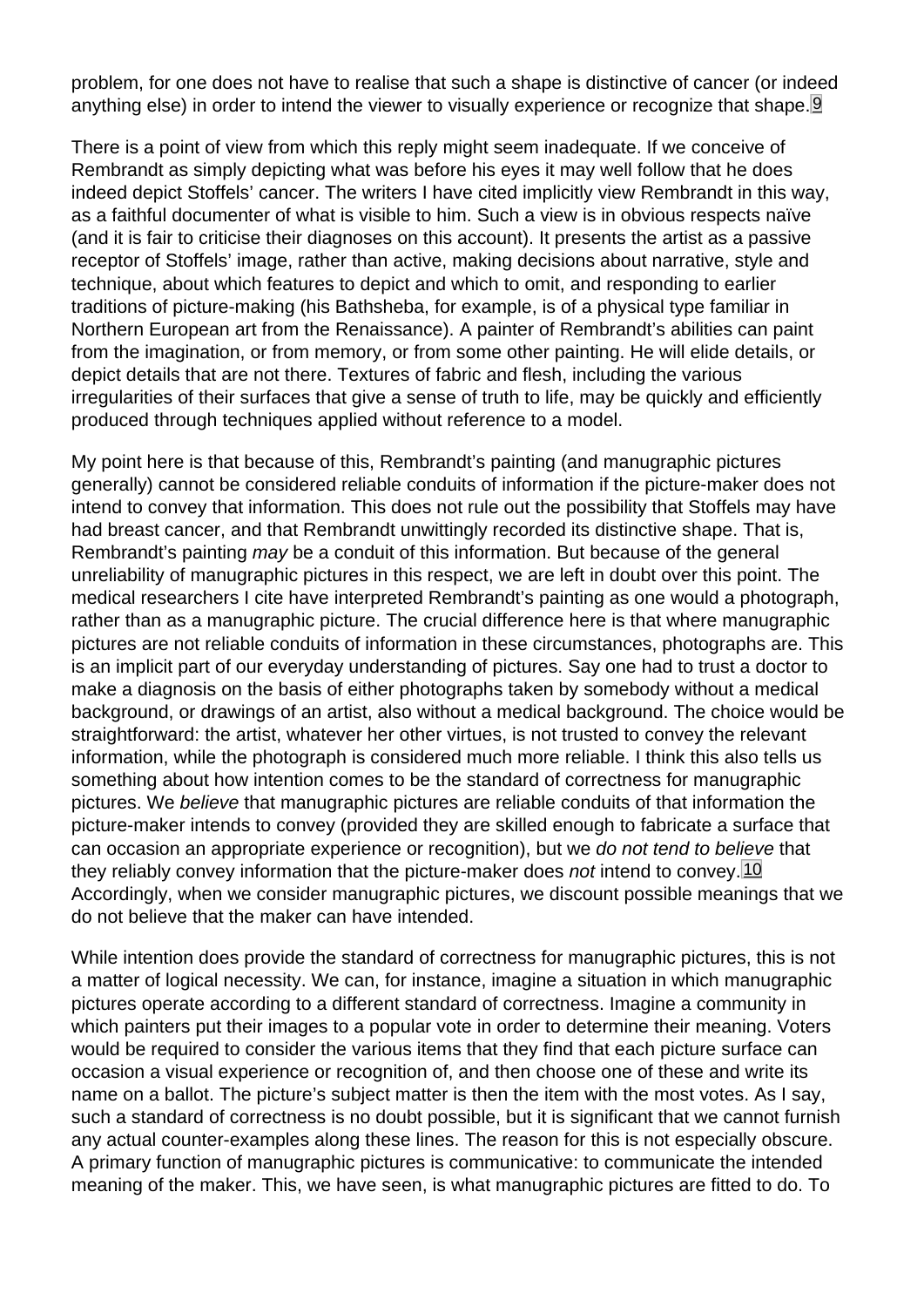do away with a standard of correctness based on intention would be to make pictures much less useful to us. Understandably, this function is something that no culture that makes use of images appears to have sacrificed. The maker's intention as a standard of correctness is thus something like a convention. I say that it is only something like a convention, for this choice of standard is not an arbitrary one; rather, it is a condition of pictures' communicative function. We tacitly agree that the maker's intention provides the standard of correctness, because the alternative would be to lose this function.

## 3. Photographic pictures

As I have indicated, photographs and other photo-based pictures are subject to a different standard of correctness. $11$  Many of us are familiar with taking a snapshot only to be disappointed to find that the resultant photograph depicts something that we didn't intend it to – a relative whose head unexpectedly bobs up in frame just as the picture is taken, a passerby unnoticed at the time, and so on. Consider too that the camera operator need not even intend to take a photograph in order for it to be produced. An accidental fumble can be enough to set in train a process that results in a photograph. Such a photograph is nevertheless as much a picture as any other photograph. Provided it is in focus, it will typically depict whatever the camera happened to be pointed at, at the time of its operation.

Hopkins has argued that photographs are subject to the intention condition; but this seems to me wrong (Hopkins, 71–73). He holds that the camera's designer intends it to depict whatever it is pointed at, whenever it is operated correctly, regardless of whether the operation is intentional or accidental. Although he does not mention it, he could claim support from Louis Daguerre's patent. The English patent of the daguerreotype calls it 'a new … method of obtaining the spontaneous reproduction of all the images received in the focus of the Camera Obscura".<sup>[12]</sup> Still, it seems a lot to ask of one individual's intention (or the intentions of a handful of individuals, if one takes the position that it is particular camera designs and designers that are relevant here) that they provide the standard of correct interpretation for all photographs. How could this standard be universally understood – cross-culturally, and by adults and children – when only scholars are familiar with the wording of Daguerre's patent, and when other patents and instruction manuals are even more poorly read? Indeed, say that Daguerre (or subsequent camera designers) had not in fact intended this, but only intended that photography be a useful method to depict things that the camera's operator intends to depict. I do not think we would now understand accidental photographic images any differently.

I believe Hopkins is close to the mark in thinking that the standard of correctness for a photograph is what is present before the camera when the photograph is taken. But as we have seen, it is not the intention of a designer that ensures this standard. What then does establish this as the standard of correctness?

Photographs are made by relatively simple optical, mechanical and chemical processes. As a consequence of this, a photograph's depictive content is counterfactually dependent on what is present before the camera. A photograph of Y indicates that Y was present before the camera, and if Y had not been so present, then the photograph would not depict it. This is why photographs are reliable conduits of information about what is present before the camera. It is also for this reason that the major use of photographs and other photo-based pictures is not, like manugraphic pictures, communicative of a maker's intended meaning. Rather their major use is documentary: they reliably inform us about actual states of affairs. For us to make full use of this documentary function, a different standard of correctness is required to other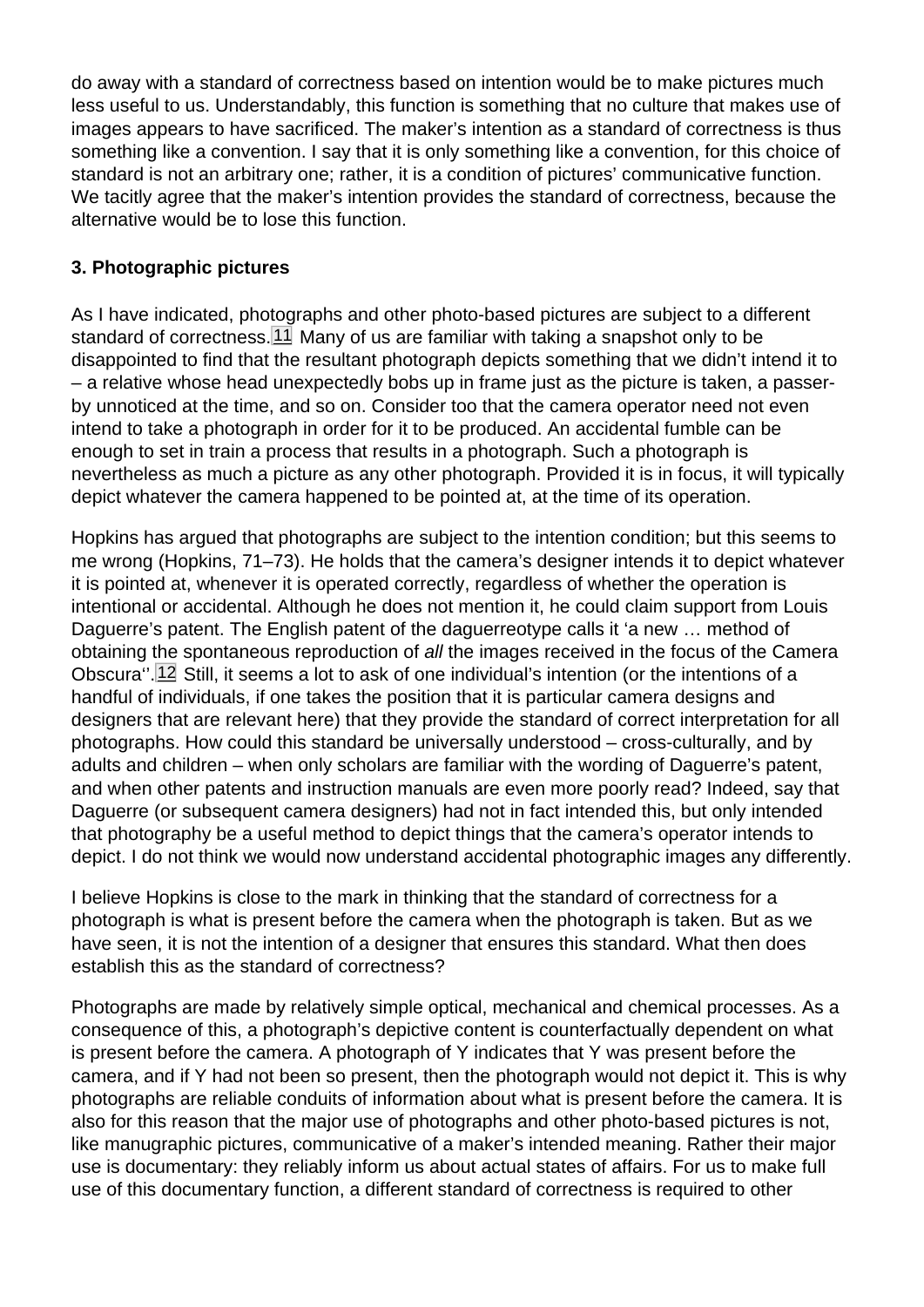<span id="page-5-0"></span>pictures. Thus, the standard of correctness is not set by the maker's intention but rather the presence of the subject matter before the camera when the photograph was taken. Again, this is something like a convention, for we can imagine cases in which it could be rejected. We can, for instance, imagine a society that made the standard of correctness for photographs the same as for other pictures: the maker's (that is the photographer's) intention. We might imagine that photographers there take photographs at random, then file each photograph away according to what it occasions a visual experience or recognition of. When the photographer wishes to depict a Y, they pull a photograph out of the relevant file and present it for exhibition, titling it Y, at which point it becomes a picture of Y. Note there is no need for the photograph's source to be  $Y - it$  might be Y, but might also be some other item  $- a$ suitably shaped cloud or stain on a wall – so long as it is capable of occasioning the experience or recognition of Y. Like my previous example, it is no coincidence that I have to resort to imagination to make this point. Such a use of photographs would ignore the fact that by virtue of being reliable conduits of information about objects in front of the camera, photographs are well-fitted to function as documents. Thus we find that wherever photographic pictures are used, it is the photographed item that provides the standard of correctness, for if it did not, it would render photographs substantially less useful to us than they actually are.  $13$  Adopting this standard of correctness is a condition for taking advantage of that function to which they are best suited.

### 4. Sources of information

As my talk of pictures conveying information about their subject matter implies, I believe pictures can be considered conduits of information about their subject matter, and that, with some qualifications, the source of this information is the subject matter itself. This idea suggests another way of formulating the standard of correctness, although we will find it is equivalent to that I have just presented. Lopes, whose work inspires this analysis, makes a different inference about the standard of correctness, which I shall criticize.

How can pictures be understood as conduits of information about their subject matter? In the case of photographic pictures, this will be obvious. Being a photograph of Y is causally and counterfactually dependent on the presence of Y before the camera. A chain of causation and counterfactual dependence leads from photograph to its subject matter, and clearly here, the subject matter itself is the source of the information embodied in the photograph. For manugraphic pictures, the situation is more complex. I have described above how the depictive content of such pictures is dependent on the maker's intention. When the picturemaker's intentions are documentary, the depicted item will be the source of information. Here the causal chain that links picture and subject matter is more complex than that linking a photograph to its subject matter, but it ensures counterfactual dependence in the same way. More difficult are the following kinds of cases. First, those in which non-documentary details are introduced into an otherwise documentary picture, such as a portrait that flatters its sitter by giving them an improved complexion, or a landscape that adds a tree to improve the composition. Second are pictures of subject matter that is the invention of the picture-maker, such as the fantastical paintings of Dalí and Hieronymus Bosch. Third are pictures of fictional things invented by others, such as Honoré Daumier's illustrations to Cervantes' Don Quixote. Note that the troublesome feature of each these kinds of subject matter is its fictional nature. Neither Daumier's interpretation of Don Quixote, nor Bosch's and Dalí's personal fictions, nor the fictional objects or properties depicted in the portrait or landscape, can be traced back to a source as a documentary picture can.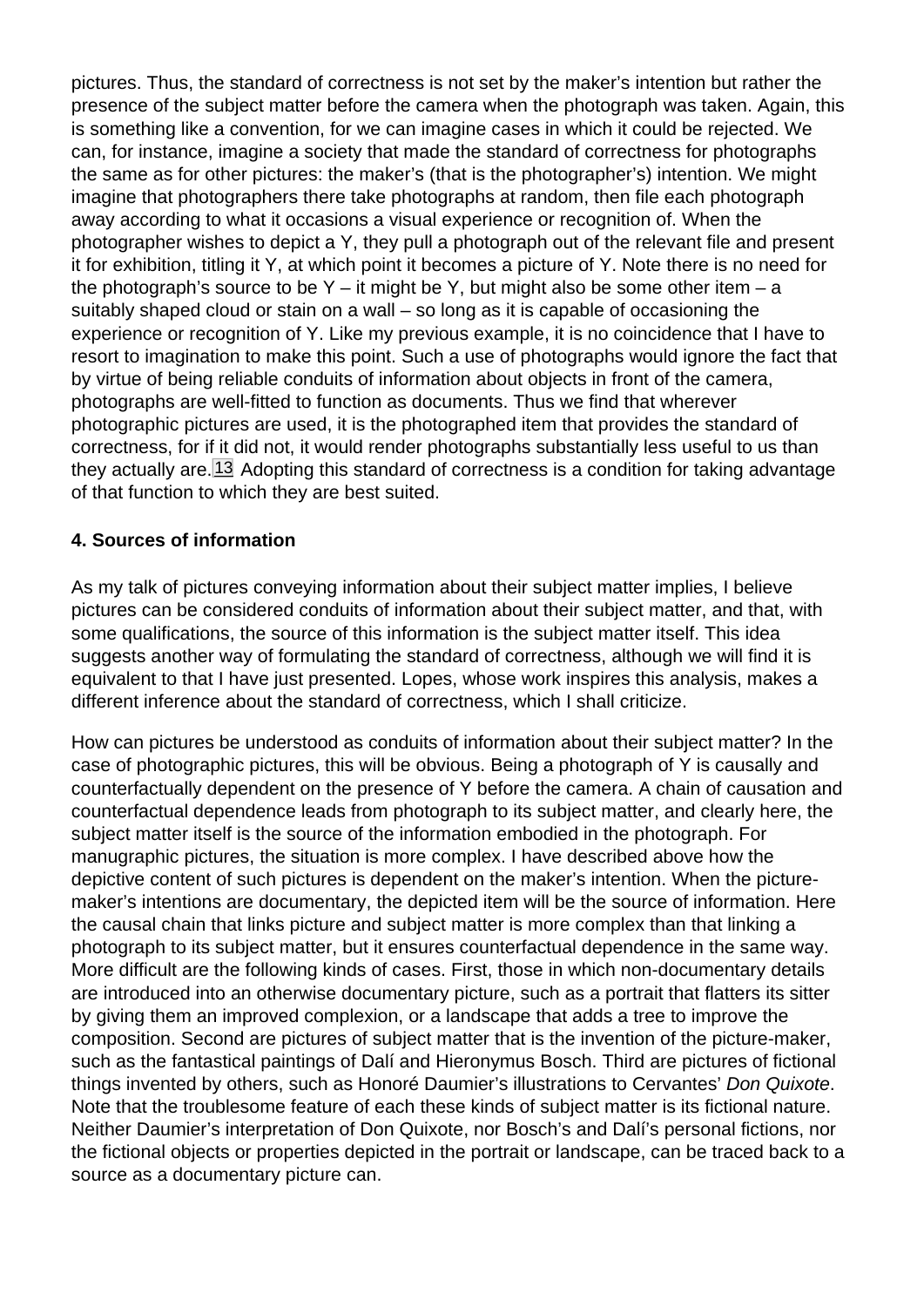<span id="page-6-0"></span>These can be dealt with using a two-part strategy. One part proposes that depictions of fictional objects can be traced back to make-believe sources of information about those objects. The other part gives an account of how properties in pictures of fictional things can traced back to actual sources. I start with the account of properties. A fictional thing, since it does not exist, cannot be a source of information. However, the properties that it is depicted as having do have sources. These sources might be actual things, as when an artist drawing Don Quixote uses an actual suit of armour as a model for that of the fictional knight, or when Bosch contrives his demons out of human and animal parts. But they need not be so. Picturemakers can depict these features, and many others besides, without recourse to actual things. Here we have to conceive of a source in a different way, and I suggest we do so as follows. Recognitional abilities typically have their origin in exposure to the things they recognize. As Lopes puts it, '[a] creature possesses a recognitional ability when, on the basis of perceptual encounters with objects, it assembles dossiers of information enabling it to identify those objects as ones previously encountered' (Lopes, 137). When a painter, working without a documentary source, depicts some object as having property P, he draws on his ability to recognize P by finding a configuration of marks that engages that ability. The depiction of the object as P is thus dependent on the application of the painter's ability to recognize P, which is in turn dependent on the presence of this property in the objects that played a role in establishing this recognitional ability.<sup>[14]</sup>

We can see now how the individual properties that a fictional object is depicted as having can be tracked back to their sources, but we also need to say how the object depicted as instantiating those properties is connected to a source. Here I accept Lopes's account (Lopes, chapter 10, especially page 203–208) He proposes that pictures of non-existent objects find their sources in collections of information that are make-believedly true of the non-existent object. So, while Don Quixote never existed, a source of information about him does exist: the collection of information, make-believedly true of him, assembled by Cervantes in his novel, Don Quixote.<sup>[15]</sup> Picture-makers themselves can establish fictional figures, or figures with fictional attributes, by entering into a pretence that a collection of information they have assembled is make-believedly true of such a figure. So Dalí and Bosch invite the viewer into a pretence that certain beings exist with the various fantastical attributes they depict. A similar account can be given of the portraitist or landscape painter who fictionalizes her subject matter in certain respects. She adds to an existing collection of grounded information further information that is only make-believedly true of her subject matter. In these ways, fictional depiction is causally and counterfactually dependent on collections of information that are make-believedly true.

I have now sketched an account of how pictures are conduits of information deriving from their subject matter. This suggests a different route to specifying the standard of correctness to that I described in the previous section. This route is taken by Lopes, who proposes that the standard of correctness is set by the information source: '[a] viewer understands a picture … only if her attempt at identifying its source is well grounded – if what she identifies as its source is in fact its source' (Lopes, 159). While I accept that the information pictures embody depends on sources in the way described above, I do not agree with Lopes that identifying information sources always suffices to identify the picture's subject matter. This is because some pictures embody information that derives from sources that are not the picture's subject matter. We have already touched on one such case. Suppose that Hendrickje Stoffels did have breast cancer, and that Rembrandt's Bathsheba happens to record its distinctive shape. We would then have an instance in which information (that Stoffels had cancer) is embodied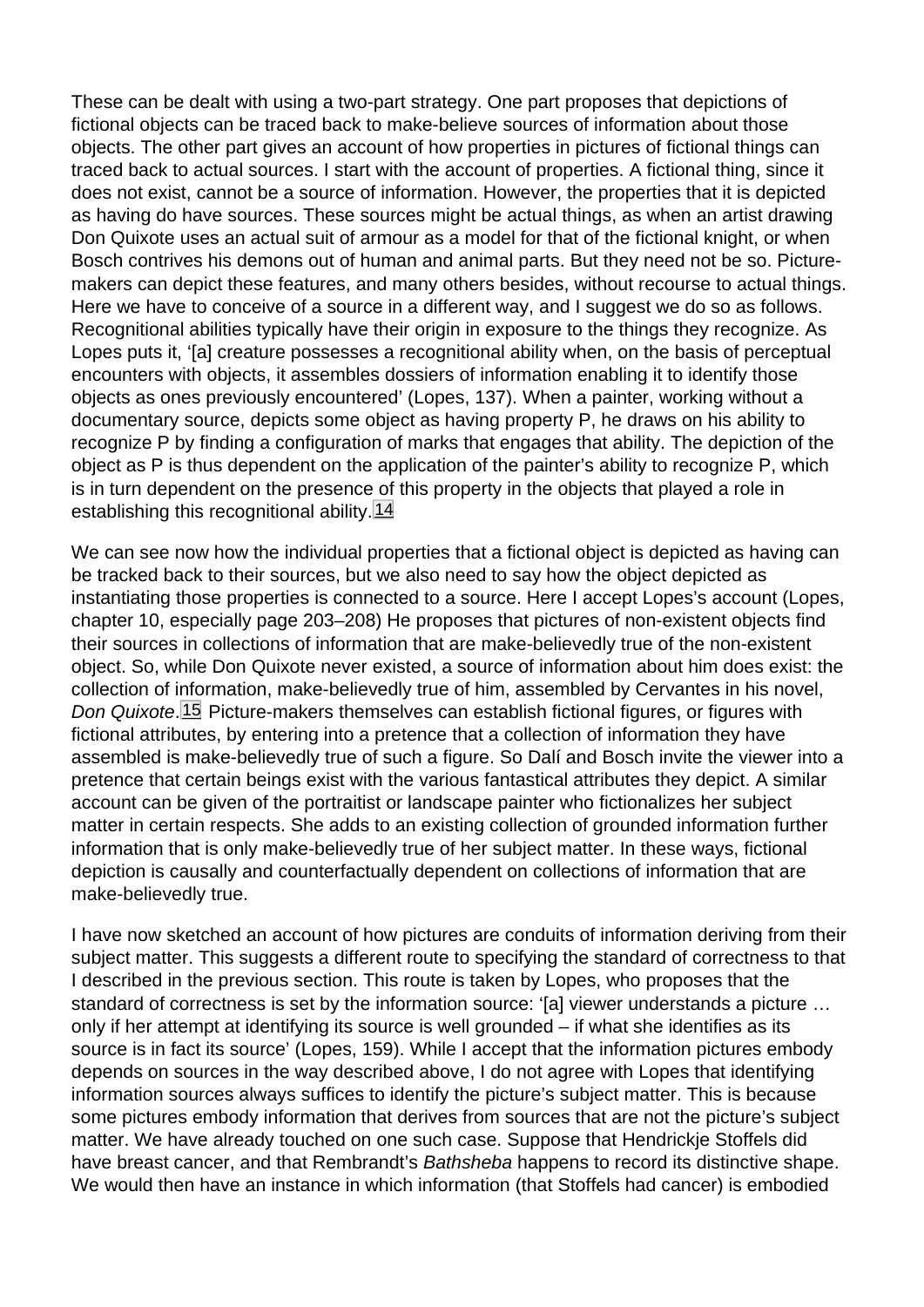in a picture and can be traced back to a source (the cancer itself). But, as I have discussed, the cancer is not depicted by the painting. Now it may well be that Stoffels did not have cancer, and that the much discussed shape of the left breast should not be explained in this way. But this does not affect my train of argument here, for there surely will be some pictures that do unintentionally convey information in this way.

Another kind of counter-example to Lopes's proposal is found where a model is used to depict some other subject, say, a mythological or legendary figure, but where the resultant picture does not depict the model. Michelangelo's paintings of Biblical figures and prophets on the Sistine Chapel ceiling, for example, are based on drawings made from live models. These models, however, are not depicted in Michelangelo's fresco; only the Biblical figures and prophets are depicted. This point is made especially clear in a figure such as the Libyan Sybil. The preliminary drawings on which the Sybil's figure are based depict a male model (Studies for the Libyan Sybil, red chalk, Metropolitan Museum of Art, New York, 1508–12), but it would be absurd to say that this model is depicted in the painting. Nevertheless, it is likely that we can see the physiognomy of the model in the painting of the Sybil, and if so, we can trace the information available in this way back, through the drawing, to the model himself. It might be objected that I cannot say that the model is a source of information, since I earlier said that manugraphic picture-making is an unreliable conduit of information when the picture-maker does not intend that information to be conveyed. That is so generally speaking, but as I mentioned earlier, this does not contradict the fact that individual manugraphic pictures may convey unintended information about their source, as Bathsheba possibly does, and as the painting of the Libyan Sybil probably does. **16** So again, even if I am wrong about this particular example (say, if Michelangelo's drawing was in fact of an imaginary subject), there will certainly be pictures that do convey information in this way.

A picture's information sources are thus not always identical with its subject matter. While Lopes's account of the standard of correctness is therefore not adequate, the analysis of the previous section suggests a way in which these counter-examples may be overcome. The counter-examples I have discussed both involve information conveyed by means that generally speaking, is unreliable. As I have described, manugraphic techniques do not reliably convey information that the picture-maker does not intend to convey. So whether or not they do in fact convey that information, they do not depict it. Where photography, as a reliable conveyer of such information, would depict Stoffels' tumour and Michelangelo's model, manugraphic techniques do not. The counter-examples can thus be overcome by stipulating that the standard of correctness is set by the information that the picture's method of manufacture can reliably convey about its subject matter.

This account of the standard of correctness proves equivalent to that presented in the previous sections. In the case of manugraphic surfaces, the method of manufacture reliably conveys only that information which the maker intends to convey, and in the case of photographs, the method of manufacture reliably conveys only information about the object in front of the camera. Like the accounts of the previous sections, this account is not logically satisfactory, for it depends on tacit agreement that the standard of correctness is determined by the meanings that pictures are fittest to convey, that is, those they can reliably convey. It is logically possible that these could be ignored, and others imposed. But as I have said, this is something that no community of picture-makers has done, or could find it advantageous to do, since it would involve sacrificing a large part of pictures' utility. 17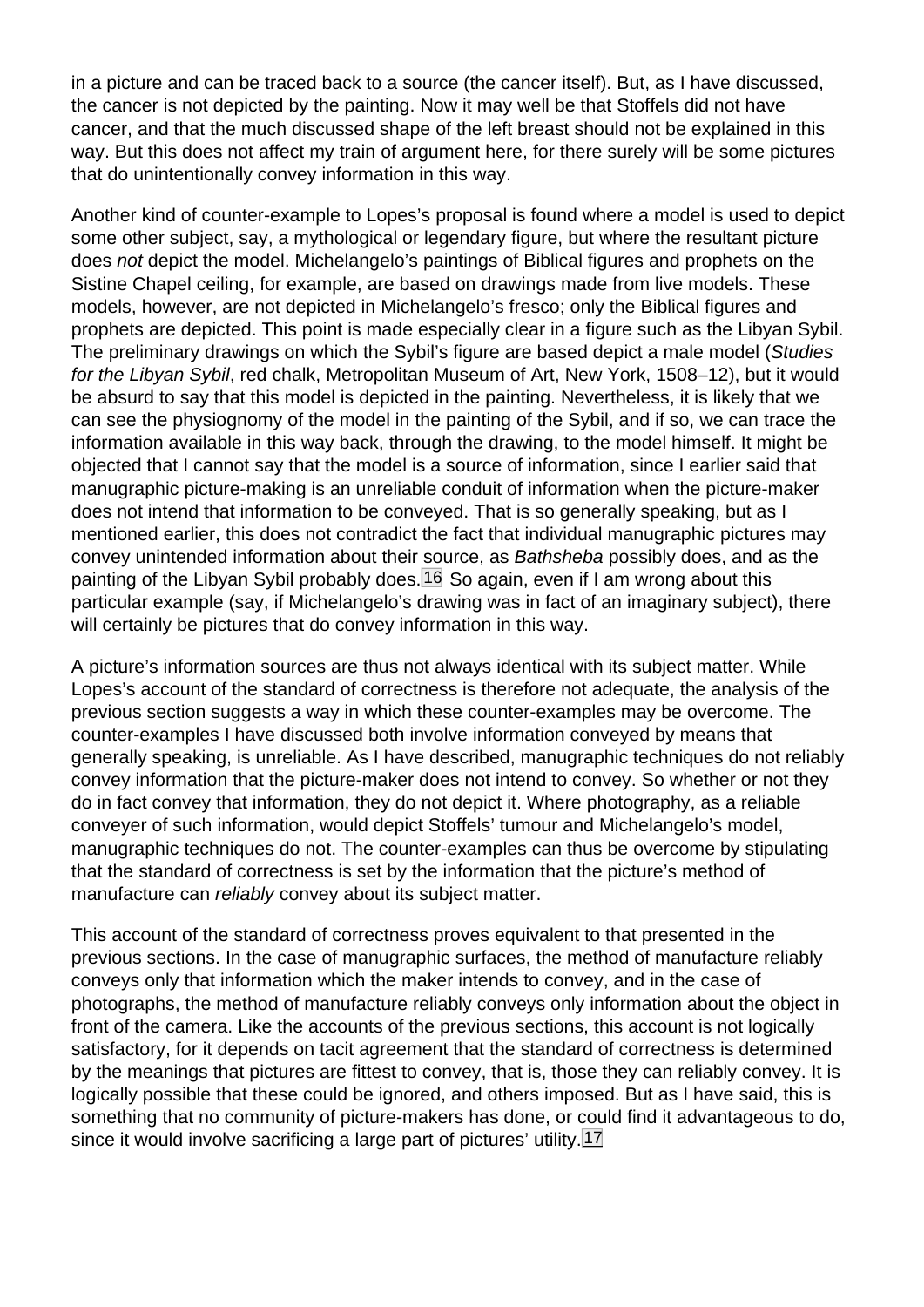Michael Newall teaches History and Philosophy of Art at the University of Kent. His recent publications focus on depiction. They include 'Pictorial Resemblance' in T, 'Pictorial Experience and Seeing' in , and 'Pictures, Colour and Resemblance' in The Philosophical Quarterly. His book on the subject, entitled What is a Picture? will appear in 2011. He was awarded the 2009 John Fisher Memorial Prize for Aesthetics by the American Society for Aesthetics.

1. Richard Wollheim, Painting as an Art, Princeton: Princeton University Press, 1987, 48–51. 2. A third general kind of theory, resemblance theories, are potentially vulnerable to these criticisms as well. Resemblance theories hold that resemblance between a picture and its subject matter – such as a sharing of properties of shape and colour – is a necessary condition for depiction. But if a resemblance theorist is right [ab](#page-0-0)out the kind of resemblance a picture must bear to an object in order to depict it, then a stain on a wall could [we](#page-1-0)ll resemble something with respect to such properties, and an old portrait could well bear the right resemblance relation to an individual that it does not depict (say, an identical twin). These echo the famous counter-examples that Nelson Goodman aimed against resemblance theories in the first pages of Languages of Art. (Nelson Goodman, Languages of Art: An Approach to a Theory of Symbols, Indianapolis: Bobbs-Merrill Co. 1968, 3–5.) Resemblance theories have more problems in this general vein, for there are things that a viewer, looking at a picture, is neither apt to have a pictorial experience of, nor visually recognize, but that bear an appropriate resemblance to a picture surface. (For instance, a picture of an interior will resemble the distorted construction of an Ames room just as much as the room it actually depicts.) I thus leave resemblance theories aside here, as their problems are beyond the scope of this paper to address. One other general approach rounds out a broad account of currently available explanations of depiction. Conventionalist theories, such as Goodman's, hold that depiction shares with language a basis in conventional rules (Goodman, op. cit.). For Goodman depiction is set aside from language by a distinctive structure. Conventionalism has received relatively little support in recent analytic philosophy of art. For reasons of space I put aside some other important accounts of depiction, including John Kulvicki's theory, which combines aspects of Goodman's theory with a resemblance view (John V. Kulvicki, On Images: Their Structure and Content, Oxford: Oxford University Press 2006), and Kendall Walton's 'make-believe' theory (Kendall Walton, Mimesis as Make-Believe: On the Foundations of the Representational Arts, Cambridge, Mass.: Harvard University Press 1990). 3. Robert Hopkins, Picture, Image and Experience: A Philosophical Inquiry, Cambridge: Cambridge University Press, 1998.

4. Here I exclude definitions in terms of depiction, which in the context of a theory of depiction would be 4. circular.

[5.](#page-1-0) Dominic McIver Lopes, Understanding Pictures, Oxford: Oxford University Press, 1996.

6. I draw the term 'manugraphic' from Jonathan Friday (Aesthetics and Photography, Aldershot: Ashgate [Pr](#page-1-0)ess, 2002.)

7. This distinction is inspired by Lopes's own account, which he frames in terms of information (Lopes, 164). [8.](#page-1-0) The diagnosis of breast cancer is proposed by P. A. Braithwaite and D. Shugg ('Rembrandt's Bathsheba: [Th](#page-1-0)e Dark Shadow of the Left Breast', Annals of the Royal College of Surgeons of England, vol. 65, no. 5, 1983, pp. 337–338). R. G. Bourne supports the diagnosis of tuberculous mastitis ('Did Rembrandt's Bathsheba [Re](#page-2-0)ally Have Breast Cancer?', Australian and New Zealand Journal of Surgery, vol. 70, no. 3, 2000, pp. [23](#page-2-0)1–232). S. Hayakawa, H. Masuda and N. Nemoto make the case for lactation mastitis ('Rembrandt's Bathsheba: Possible Lactation Mastitis Following Unsuccessful Pregnancy', Medical Hypotheses, vol. 66, no. 6, 2006, pp. 1240–1242).

9. Other problem cases can be treated with a similar analysis. Consider this, posed by Lopes: Imagine that an artist intends to represent a and, believing a is b, makes a picture embodying information only from and recognizable only as of b. While the resulting picture successfully realizes the artist's pictorial intention with regard to b, it fails to manifest and successfully realize his communicative intentions to represent a. (Lopes, p. [16](#page-3-0)7.) What Lopes doesn't mention is that the artist surely intends to depict an object with properties distinctive of b (even though he thinks them distinctive of a). He therefore is likely to succeed in depicting his subject matter as having properties distinctive of b.

10. The medical researchers I have mentioned are exceptions. But I think they too would acknowledge this. No doubt, if they were dealing with a live patient, they would prefer to work from photographs, rather than a Rembrandt.

11. I put aside here the complex case of pictures that have been subject to digital manipulation.

[12.](#page-3-0) Louis Daguerre, English patent of the daguerreotype, 1839 (my italics).